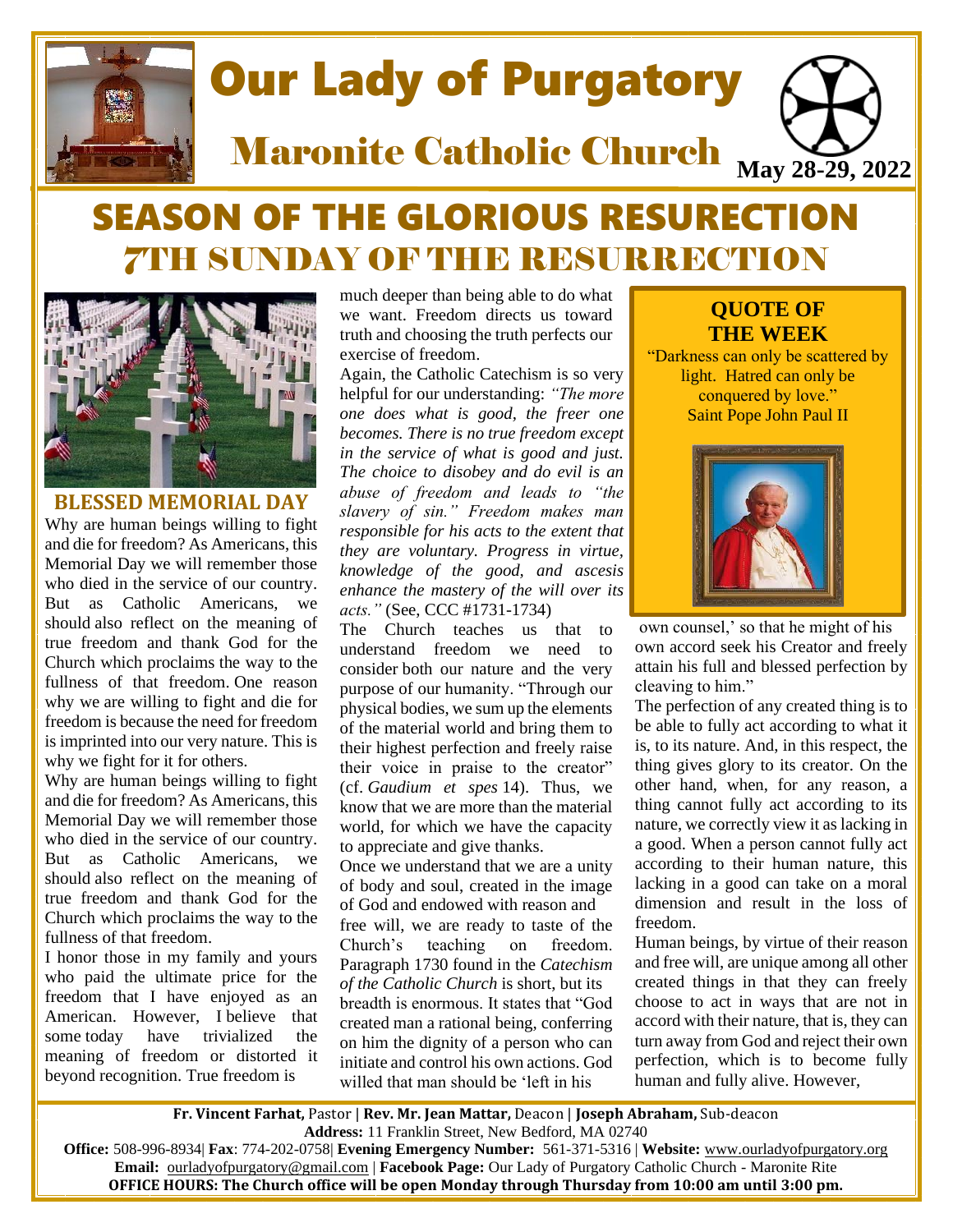turning away from God is not true freedom, it is an abuse of freedom. Instead of freeing us; it enslaves us. We need to understand this point because it is critical. Therefore, I have selected two examples.

First, in order to help us understand the significance of the abuse of freedom, Dr. Scott Hahn gives us a general example using a train. It is the nature of a train to run on tracks. As long as the train remains on the tracks, it is able to carry people or needed materials across the country. If, one day, the train viewed its tracks as restricting its freedom and decided to jump its tracks, what would happen? Therefore, acting according to our nature liberates and frees us. Acting against our nature results in a kind of slavery because we are no longer free to "Be all that we can be."

Second, Blessed John Paul II gives us a more specific example in *The Gospel of Life*. He shows us that when freedom is no longer based on objective truth, it destroys itself. He says, since freedom is inherently relational, if the self is understood in terms of absolute autonomy, as it is in secular society, then people will eventually reject each other as each person seeks to have their without mutual bonds. Such a society does not become more free; it becomes less free as vice, corruption, brutality, and oppression inevitably increase.

human beings are willing to fight and freedom is imprinted onto our very Church office. nature. By virtue of our ability to reason and our free will, we are impelled to seek truth, especially religious truth.

Our Creator instilled this drive within us, so that we would seek Him, for He is truth. And having found truth, we are obligated to live it to the best of our ability. But we cannot satisfy this obligation unless we are free from coercion. Consequently, it is the obligation of the state to ensure that its citizens are free to exercise their religious freedom. However, if the state fails in its obligation, or is attacked by another state, then, at some point, human beings will rightly and

necessarily fight and die for true freedom.

This Memorial Day Catholics rightly honor our fallen brothers and sisters, those who have died so that we may continue to choose freedom. But we should also remember our Church, who has defended the dignity and freedom of the human person for over twothousand years.

*[https://www.c](https://www/)atholic.org/news/national/story.p hp?id=41601*

*God of power and mercy, you destroy war and put down earthly pride. Banish violence from our midst and wipe away our tears, that we may all deserve to be called your sons and daughters. Keep in your mercy those men and women who have died in the cause of freedom and bring them safely into your kingdom of justice and peace. We ask this though Jesus Christ our Lord. Amen.*

#### **IN OUR PRAYERS**

interests prevail. Thus, society becomes Al-Ghoubry, Natalya Sarkis, Joe Reid, a mass of competing individuals Octavia David, Jacob Rego, Amal Assaf, Now, I believe we can try to answer our Thomas, Zita Drouin, Lucienne original question. One reason why we Rodrigues, Ed Da Rocha, Edmond die for freedom is because the need for missing from this list, please contact the Angela Scorza-Anderson, Renee Helmer, Terry Amsden, Lisa Mello-Frost, Ziad Peter Helmer, Denise Magaletta, Fernanda Thomas, Leo Rodrick, Theresa John, Laurette Bou Ramia, Annie Peter, Jeannie Francis, Mariam David, Norma Salameh, and Alice Daher. If anyone is

#### **BANNS OF MARRIAGE**

This is the first Banns of Marriage for Josh Barbour and Rafka Hage who will be married June 11, 2022. If anyone knows of any reason that these two should not be married speak now or forever hold your peace.

## **VOLUNTEERS FOR FESTIVAL**

Dear Parishioners of OLOP:

This past week I emailed a sign-up sheet for the summer festival. In order to make this festival a success, I need your help. We will be setting up Thursday afternoon through Friday afternoon. We will also be doing food prep these days. I ask that if you can help with this festival, please fill out this form and let me know what days you can be here and for how long. If it is 2 hours or all day and night, I would appreciate any help you can give. Thank you and God bless all of you.

## **SAVE THE DATE FOR OUR MAHRAJAN**

Dear Parishioners of OLOP:

The date is set for our Annual Mahrajan. We will begin the summer festivities in the New England area on Friday, June 24 and Saturday, June 25, 2022, on the grounds of OLOP. By having the festival at the beginning of the summer, we are hoping that more people will be ready to get out and enjoy our food, entertainment, and culture. Schools are getting out this week which will also add to the celebration of the beginning of Summer break. Please mark your calendars. May this festival continue to grow bigger and better every year.

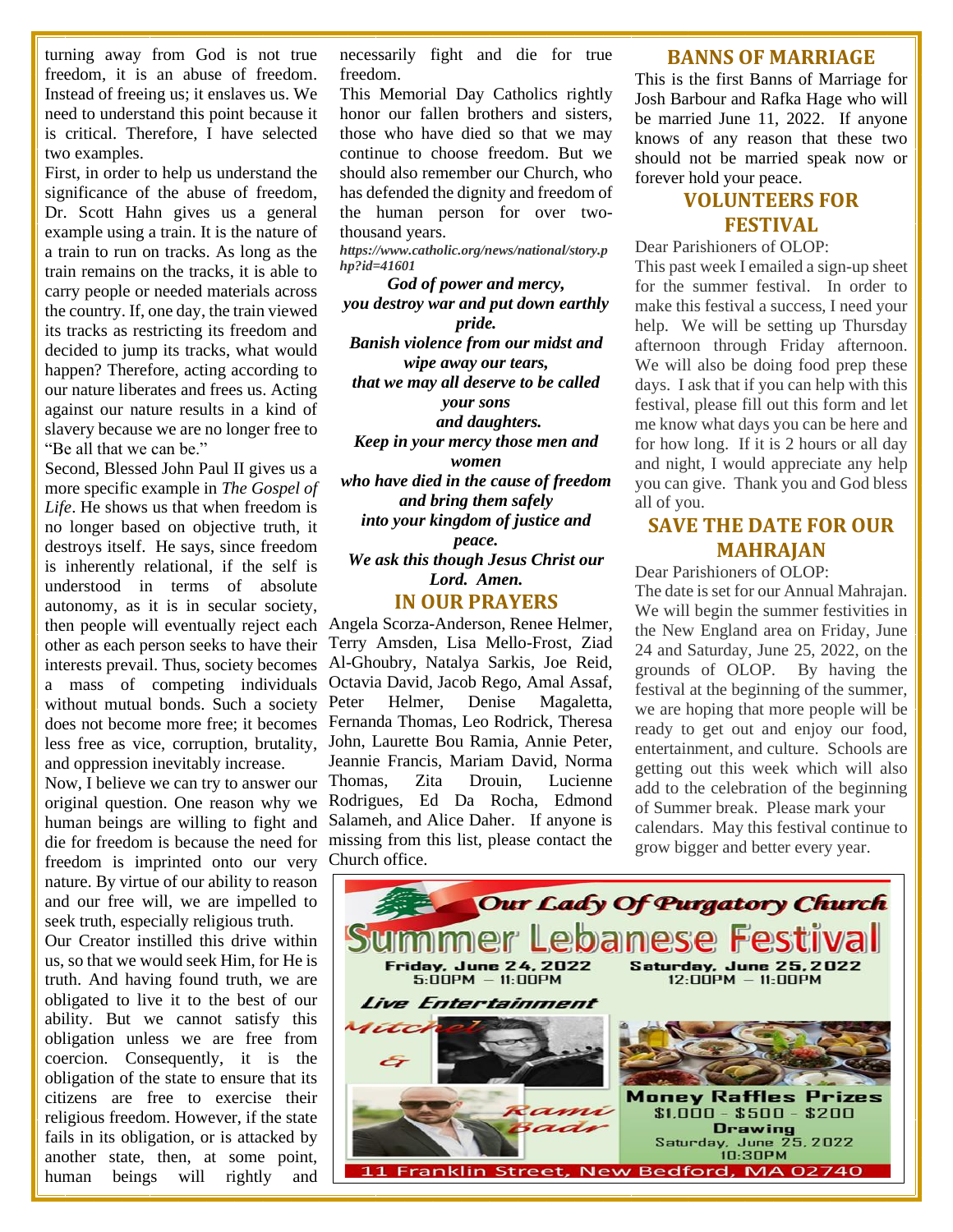#### **LITURGY INTENTIONS**

**Saturday, May 28, @ 4:30 PM, (Feast of Saint Heliconis).** Liturgy is being offered for the souls of Mike and Emily Nemer requested by Kathy. May their souls rest in peace. Liturgy is being offered for the soul of Michelle Benoit requested by Subdeacon Joe Abraham and Carol Ann Maslanka. May her soul rest in peace.

**Sunday, May 29, @ 10:30 AM, (Feast of Saint Theodosia of Tyre). Welcome me into Your Kingdom liturgy.** Liturgy is being offered for the soul of Abouna Boutros Nasr requested by family. May his soul rest in peace. Liturgy is being offered for the soul of Walter Chomak requested by George Saba. May his soul rest in peace.

**Monday, May 30, @ 9:00 AM, (Feast of Pope Saint Felix I).** Maronite Sisters of Christ the Light convent**.**

**Tuesday, May 31, @ 9:00 AM, (Feast of Saint Hermias).**

**Wednesday, June 1, @ 6:00 PM, (Feast of Saint Justin Martyr).**

**Thursday, June 2, @ 7:00 PM, Arabic Liturgy (Feast of The Four Evangelist).**

**Saturday June 4, @ 4:30 PM (Feast of Saint Erasmus).** Liturgy is being offered for the soul of Marylou Viveiros requested by Joann David. May her soul rest in peace. Liturgy is being offered for the soul of David Dickinson requested by family. May his soul rest in peace. Liturgy is being offered for the Daher Family requested by the family (FM).

**Sunday, June 5 @10:30 AM Pentecost Sunday. (Feast of Saint Conan and His Son).** Liturgy is being offered for the soul of Ida Rodrick requested by Alice Daher (40-day mass). May her soul rest in peace. Liturgy is being offered for the Easter Flowers special Intentions.

### **THE SANCTUARY CANDLE BURNS FOR….**

This week the sanctuary candle burns for a special intention. Anyone who would like to offer the sanctuary candle for a loved one or special intention, this will be offered each week. An offering of a \$10.00 donation is appreciated.

## **WISH LIST EQUIPMENT FOR FESTIVAL**

Dear Parishioners of OLOP:

Last year's festival was a great success for our Church, both financially and communally. As you may know, we were very fortunate to have Msgr. Jim Root and the parishioners of Saint Anthony of the Desert, who were so gracious and helpful by allowing us to use many pieces of equipment that was needed to make our festival a success.

In an effort to continue the success of our festival, we have come up with a wish list of equipment that will be of great help for the festival and other events we are planning throughout the year. You have all been so generous to the Church and as I share with you our wish list, I want to stress that it is exactly that--- a wish list. If anyone would like to donate towards any of these items, it would be a great help and very much appreciated. All of this is to assist in making our events more successful. Once again, I thank you in advance for all your support and I pray that this year's festival will be filled with much success and pride.

| Dough Sheeter for Minooshe \$2,200.00 |    |            |
|---------------------------------------|----|------------|
| Bain Marie for Sandwich Station\$     |    | 600.00     |
| (1) Table Top Food Warmers(each) $\$  |    | 200.00     |
| (2) 6 Ft Gas Grills (each)            | S  | 500.00     |
| <b>Falafel Fryer</b>                  | S  | 250.00     |
| Food Warmer                           |    | \$1,500.00 |
| <b>Food Warmer Trays</b>              | S. | 400.00     |

#### **LECTORS FOR JUNE 2022**

**Saturday, June 4,**  Mae Dickinson **Sunday, June 5,**  Ann Dupre/Hiba Chdid **Saturday, June 11,**  Smitty Cabral **Sunday, June 12,**  Joan Mello/Jano Baroudi **Saturday, June 18,**  Rachel Higgins Intercessions: Anna Higgins **Sunday, June 19,**  Mae Dickinson/Gaby baroody **Saturday, June 25,**  Carol Ann Maslanka **Sunday, June 26,**  John Barbour /Halim Choubah **(If you are not able to read on your given day, please contact Mae Dickinson)**

#### **CALLING ALL GRADUATES**

Please inform the office if your child(ren) are graduating from High School or College this year. We would like to acknowledge them and offer a special Liturgy in their honor. Please let me know what High School they graduated from and what college they will be attending. Congratulations to all of our graduates.

#### **LECTORS FOR MAY 2022**

**Saturday, May 28,**  Mae Dickinson **Sunday, May29,**  John Barbour/Halim Choubah **WINE AND HOST OFFERINGS**

The altar bread and wine for the month of May is offered in memory of Anthony and Margaret Thomas requested by family. May their souls rest in peace.

#### **DAILY READINGS FOR THE WEEK OF 5/30-6/4/22**

**Monday:**  Ephesians 4:1-13 John 12:20-25 **Tuesday:**  Ephesians 4:17-24 John 12:26-30 **Wednesday:**  Ephesians 4:25-32 John 12:31-36 **Thursday:**  Ephesians 5:1-7 John 12:37-43 **Friday:**  Ephesians 5:8-21 Mark 12:28-34 **Saturday:**  Ephesians 6:10-20,23-24

Matthew 5:43-48

#### **WEEK OF MAY 14-15, 2022**

| <b>Sunday Collection</b>             | 971.00        |
|--------------------------------------|---------------|
| <b>Donations</b>                     | \$<br>500.00  |
| <b>Festival Sponsorships</b>         | \$<br>1100.00 |
| <b>Sanctuary Candles</b>             | \$<br>50.00   |
| <b>Coffee Hour</b>                   | \$<br>30.00   |
| <b>Candles</b>                       | \$<br>27.00   |
| Total                                | \$<br>2678.00 |
| <b>THANK YOU FOR YOUR KINDNESS</b>   |               |
| AND GENEROSITY BY SENDING IN         |               |
| <b>YOUR WEEKLY COLLECTIONS VIA</b>   |               |
| <b>THIS HAS BEEN</b><br><b>MAIL.</b> | <b>VERY</b>   |

**HELPFUL FOR THE CHURCH. GOD BLESS YOU AND YOUR FAMILY.**